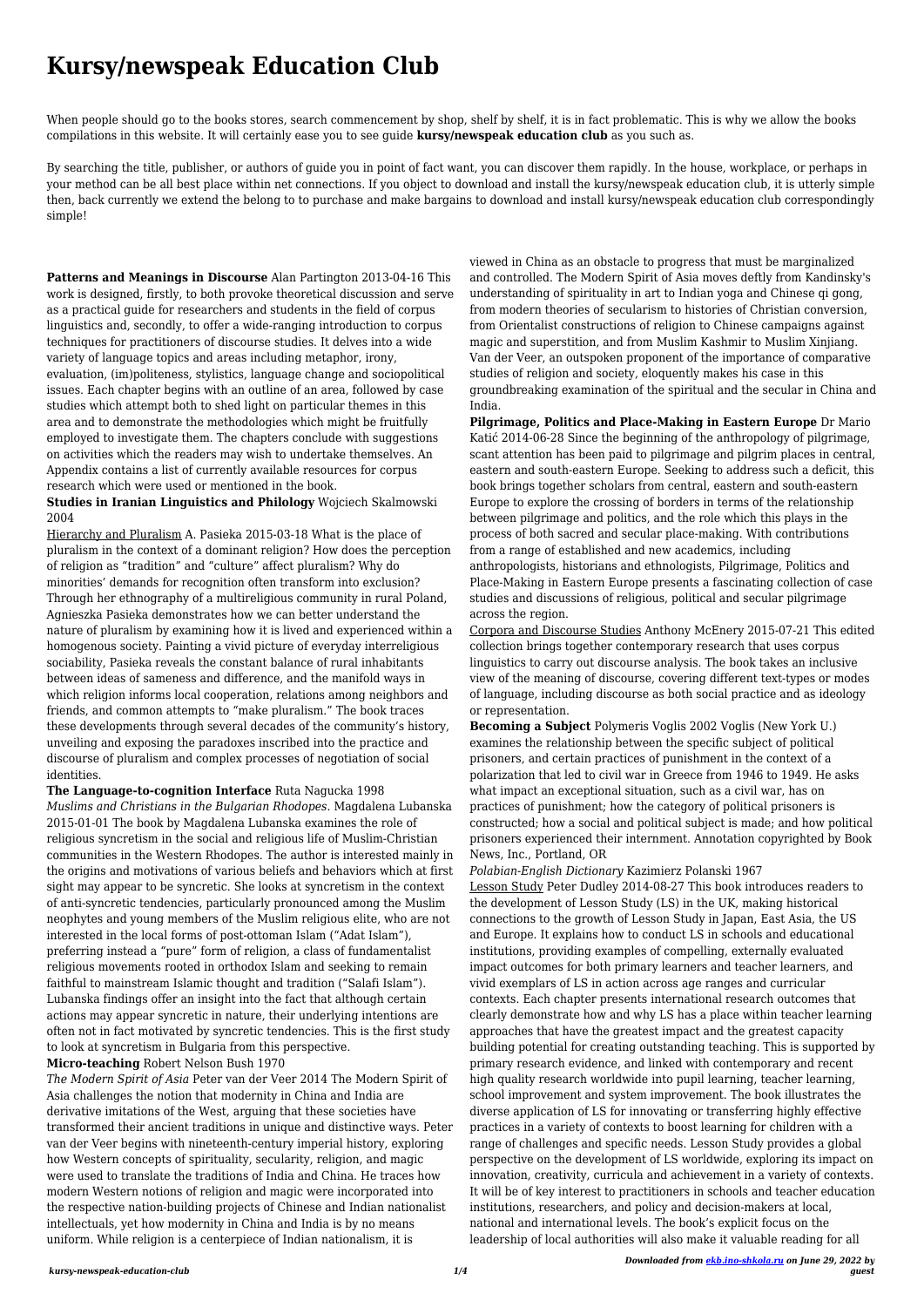leaders of professional development and school improvement. *Military Pilgrimage and Battlefield Tourism* John Eade 2017-10-02 Military Pilgrimage and Battlefield Tourism is the first volume to bring together a detailed analysis of professional military pilgrimage with other forms of commemorating military conflict. The volume looks beyond the discussion of battlefield tourism undertaken primarily by civilians which has dominated research until now through an analysis of the relationship between religious, military and civilian participants. Drawing on a comparative approach towards what has mostly been categorised as secular pilgrimage, dark tourism/thanatourism, military and religious tourism, and re-enactment, the contributors explore the varied ways in which memory, material culture and rituals are performed at particular places. The volume also engages with the debate about the extent to which western definitions of pilgrimage and tourism, as well as such related terms as religion, sacred and secular, can be applied in nonwestern contexts.

## **Proceedings of the Tenth Annual Conference of the Polish Association for the Study of English** Polish Association for the Study of English. Conference 2002

Teaching, Multimedia, and Mathematics Magdalene Lampert 1998 New from the Practitioner Inquiry Series, this volume covers every aspect of how a teacher learns to be a teacher. The authors, two veteran teacher researchers, develop an approach to teaching and teacher education that is rooted in the study of practice. Lampert and Ball use video, audio, and text tools to capture information about what occurred in their two mathematics education classrooms during one school year.The text features: close examination of the daily interplay between teacher, student, and subject content; videos of lessons, children's work, and teachers' daily plans that can be used as the curriculum for teacher education in a technology-supported environment; the authors' extensive experience in engaging prospective teachers in the "messy work" of making sense of teaching and learning. This groundbreaking volume is also distinctive for situating teacher learning about subject matter within teacher learning about other elements of practice, such as equity, assessment, and collaborative work. The book concludes with an essay by historian and policy analyst David Cohen, where he analyzes this work and the efforts to bring experience with "real" teaching into teacher preparation.

*The Anthropology of Catholicism* Kristin Norget 2017-01-31 Aimed at a wide audience of readers, The Anthropology of Catholicism is the first companion guide to this burgeoning field within the anthropology of Christianity. Bringing to light Catholicism's long but comparatively ignored presence within the discipline of anthropology, the book introduces readers to key studies in the field, as well as to current analyses on the present and possible futures of Catholicism globally. This reader provides both ethnographic material and theoretical reflections on Catholicism around the world, demonstrating how a revised anthropology of Catholicism can generate new insights and analytical frameworks that will impact anthropology as well as other disciplines. **Polish revolutionary formations in the Red Army structures (1918-1921)** Adam Miodowski 2017

**Eleftherios Venizelos** Paschalis M. Kitromilides 2006-06-26 Eleftherios Venizelos, Prime Minister of Greece, 1910-1920 and 1928-1932, could be considered from many points of view the creator of contemporary Greece and one of the main actors in European diplomacy in the period 1910-1935. Yet the last book-length study discussing the man, his politics

and his broader role in twentieth-century history has appeared in English more than fifty years ago. The aspiration of the present book is to fill this lacuna by bringing together the concerted research effort of twelve experts on Greek history and politics. The book draws on considerable new research that has appeared in Greek in the last quarter century, but does not confine the treatment of the subject in a purely Greek or even Balkan context. The entire project is oriented toward placing the study of Venizelos' leadership in the broad setting of twentieth-century politics and diplomacy. The complex and often dramatic trajectory of Venizelos' career from Cretan rebel to an admired European statesman is chartered out in a sequence of chapters that survey his meteoric rise and great achievements in Greek and European politics in the early decades of the twentieth century, amidst violent passions and tragic conflicts. Five further essays appraise in depth some critical aspects of his policies, while a final chapter offers some glimpses into a great statesman's personal and intellectual world. The book is based on extensive scholarship but it is eminently readable and it should appeal to all those interested in twentieth-century history, politics and biography, offering a vivid sense of the hopes and tragedies of Greek and European history in

the age of the Great War and of the interwar crisis.

Encyclopedia of American Cars Publications International 2002 The most complete, authoritative, and well-illustrated automotive encyclopedia ever. Covers American cars from 1930 to 2002 and includes Chrylser, Ford, and GM, plus major independents, such as Duesenberg, Hudson, Checker, Shelby, and others. More than 3,500 photographs and thorough, clear text form a comprehensive portrait of the men and machines that contributed to the most exciting developments in American automotive history. Year-by-year reviews and detailed specifications of more than 50 makes of automobiles and over 24,000 individual models. Special color-photography sections highlight more than 160 of the most-spectacular American cars of the past eight decades.

The Dark Side of Nation-States Philipp Ther 2014-05-01 Why was there such a far-reaching consensus concerning the utopian goal of national homogeneity in the first half of the twentieth century? Ethnic cleansing is analyzed here as a result of the formation of democratic nation-states, the international order based on them, and European modernity in general. Almost all mass-scale population removals were rationally and precisely organized and carried out in cold blood, with revenge, hatred and other strong emotions playing only a minor role. This book not only considers the majority of population removals which occurred in Eastern Europe, but is also an encompassing, comparative study including Western Europe, interrogating the motivations of Western statesmen and their involvement in large-scale population removals. It also reaches beyond the European continent and considers the reverberations of colonial rule and ethnic cleansing in the former British colonies.

**Greece, Turkey and the Aegean Sea** Haralambos Athanasopulos 2017-07-06 For many years, Greece and Turkey have been involved in aggressive rivalry over large areas of the Aegean Sea as well as Cyprus. Their conflicts endanger the peace between these two NATO allies and have even brought the two nations to the brink of war, but no agreement has been reached despite their mutual assistance in the aftermath of the earthquakes suffered by both countries in the summer of 1999. This work provides an in-depth discussion of how the conflicts began, the matter of Cyprus and international law, disputes and near-war situations over the Aegean, the dynamics of and prospects for a new Greek-Turkish partnership, and current developments in disputes and relations. **Reframing Pilgrimage** European Association of Social Anthropologists

2004 "This book proposes a radical new agenda for pilgrimage studies, considering such travel as just one of the twenty-first century's many forms of cultural mobility". "Prioritizing anthropological arguments about mobility, locality and belonging over analyses of traditional religious studies, contributors examine the meanings of pilgrimage in world religions as well as in non-religious contexts such as 'roots-tourism'."-- P.[1].

## *Notes from the Future of Art* Jerzy Ludwi?ski 2007 Edited by Magdalena Ziolkowska.

*British Policy Towards Greece During the Second World War 1941-1944* Procopis Papastratis 1984-03 This book examines in detail how British policy towards Greece was formulated and implemented from 1941 to 1944. The defeat of Greece and the fall of the dictatorial regime of General Metaxas confronted the British with new problems, the most important being the reconciliation of military and political objectives. The main political objective was to ensure the continuation of Britain's political influence in Greece after the war. This policy would be greatly facilitated by the restoration of King George, a firm advocate of the British connection, though the King's popularity in Greece had been seriously eroded by his close association with the Metaxas dictatorship in the years before the war. However, a policy of support for the King ran counter to the support offered by the War Office and SOE to the National Liberation Front (EAM), a communist-dominated left-wing organization and by far the strongest resistance movement in Greece. *Moscow and Greek Communism, 1944–1949* Peter J. Stavrakis 2018-09-05 Moscow and Greek Communism is the first comprehensive analysis of Soviet conduct in Greece during the most critical period of Greek history in this century-the last months of World War II and the years of the Greek Civil War. Peter J. Stavrakis demonstrates that Soviet policy in Greece was highly mutable and reveals how its shifts were governed by Moscow's changing aims in the Near East generally, Soviet policy toward the Western powers, and the constantly changing Greek political situation. Stavrakis draws on previously inaccessible evidence from Greek Communist archives, recently declassified materials from the U.S. National Archives, documents from British archives, and personal memoirs of former Greek partisans to create the most accurate picture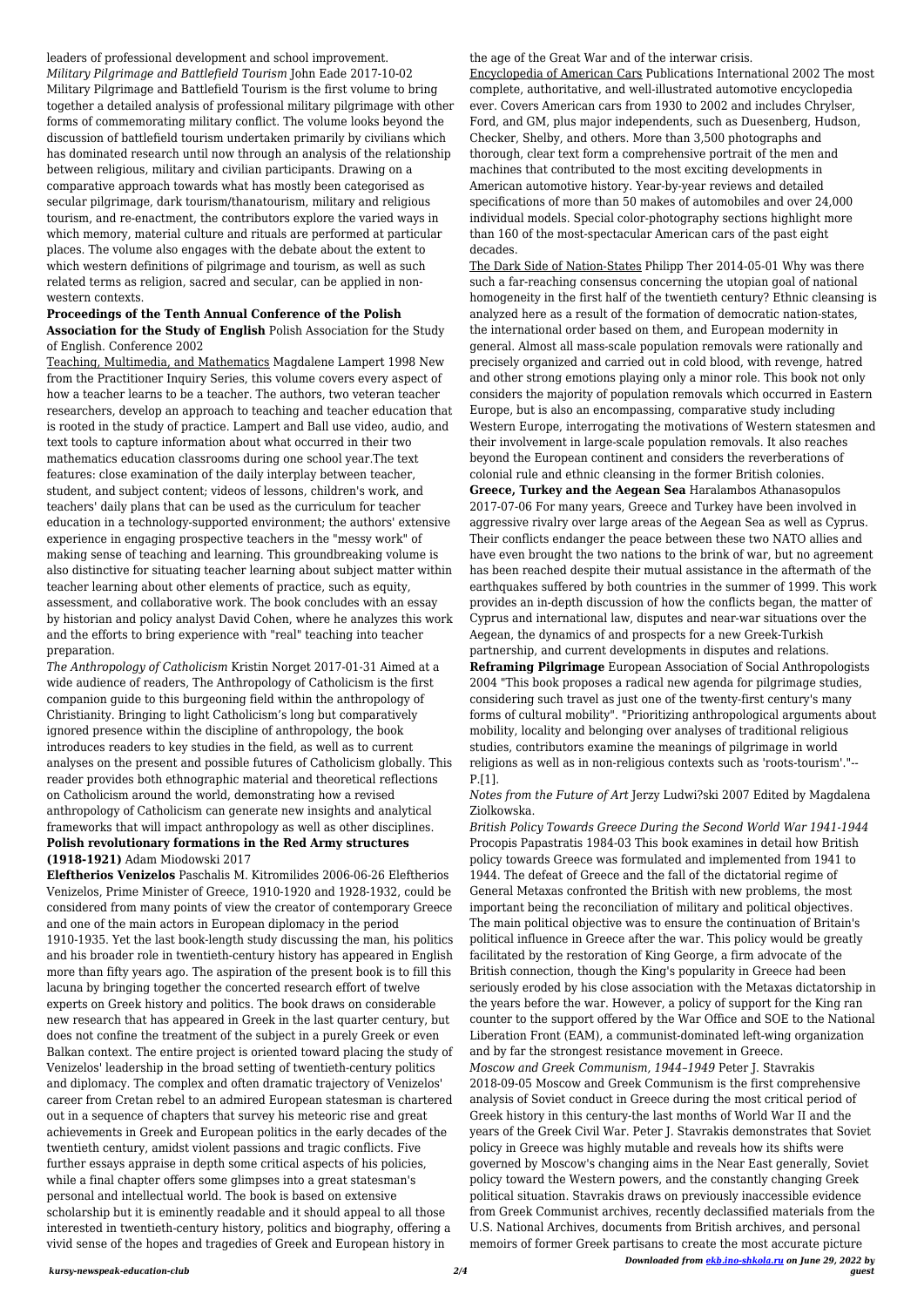*Downloaded from [ekb.ino-shkola.ru](http://ekb.ino-shkola.ru) on June 29, 2022 by guest*

available of developments in the Balkans between 1944 and 1949. He traces the course of Soviet policy, explaining why Stalin vacillated in his attitude toward the armed insurgency of the Greek Communist party (KKE), finally acting in a way that ensured its defeat. Students of Soviet foreign policy will want to consider his thesis that the lessons learned in Greece have continued to guide Soviet interventionism in regions where its capabilities for control are limited.

Belief, Language, and Experience Rodney Needham 1972-01-01 **Postmodernism and Islam** Akbar S. Ahmed 2013-01-11 Can West and East ever understand each other? In this extraordinary book one of the world's leading Muslim scholars explores an area which has which has been almost entirely neglected by scholars in the field - the area of postmodernism and Islam. This landmark work is startling, constantly perceptive and certain to be debated for years to come. *Antagonistic Tolerance* Robert M. Hayden 2016-03-22 Antagonistic Tolerance examines patterns of coexistence and conflict amongst members of different religious communities, using multidisciplinary research to analyze groups who have peacefully intermingled for generations, and who may have developed aspects of syncretism in their religious practices, and yet have turned violently on each other. Such communities define themselves as separate peoples, with different and

often competing interests, yet their interaction is usually peaceable provided the dominance of one group is clear. The key indicator of dominance is control over central religious sites, which may be tacitly shared for long periods, but later contested and even converted as dominance changes. By focusing on these shared and contested sites, this volume allows for a wider understanding of relations between these communities. Using a range of ethnographic, historical and archaeological data from the Balkans, India, Mexico, Peru, Portugal and Turkey, Antagonistic Tolerance develops a comparative model of the competitive sharing and transformation of religious sites. These studies are not considered as isolated cases, but are instead woven into a unified analytical framework which explains how long-term peaceful interactions between religious communities can turn conflictual and even result in ethnic cleansing.

*Microcosm* Norman Davies 2003 In order to present a portrait of Central Europe, the authors study the history of Breslau. The history of this city embodies all the experiences which have made Central Europe what it is, such as the rich mixture of nationalities and cultures.

**Practical Applications in Language and Computers** Barbara Lewandowska-Tomaszczyk 2004 The volume signals a broadening of the research and application perspective towards language, computers and corpora in the framework of PALC publications, where the name PALC is reinterpreted as &ItI>Practical Applications in Language and Computers. This change indicates an introduction of a diversity of points of view on new digital technologies and a discussion of areas at which ICT can be useful to people having language as a subject of their professional activity. The volume includes conference papers given at PALC 2003, the fourth conference in the bi-annual cycle of meetings organized by the Department of English Language at Łodź University as well as a number of invited papers. John Sinclair, Sylviane Granger and Douglas Biber addressed the conference as plenary speakers. There are thirty two contributions in the present volume, prefaced by John Sinclair. The papers are grouped in five parts, dealing with knowledge acquisition and corpus tools, problems of translation analysis and translator training, aspects of corpus-based language analysis and problems of learner corpora and language acquisition. The last section of the volume includes papers from the workshop on e-learning."

## **Truth in Motion**

Contexts of International Politics Gary Goertz 1994-11-24 Through different theoretical references and concrete studies, Goertz illustrates the fruitfulness of the contextual approach to international politics. Linguistic and Cultural Studies: Traditions and Innovations Andrey Filchenko 2017-09-18 This book features contributions to the XVIIth International Conference "Linguistic and Cultural Studies: Traditions and Innovations" (LKTI 2017), providing insights into theory, research, scientific achievements, and best practices in the fields of pedagogics, linguistics, and language teaching and learning with a particular focus on Siberian perspectives and collaborations between academics from other Russian regions. Covering topics including curriculum development, designing and delivering courses and vocational training, the book is intended for academics working at all levels of education striving to improve educational environments in their context – school, tertiary education and continuous professional development. Exhibiting the New Art Christian Rattemeyer 2010 The 'new art' of the

late 1960s was shown in two landmark exhibitions in 1969: Op Losse Schroeven and When Attitudes Become Form. This book reveals how each brought together Arte Povera, Anti-Form, Conceptual and Land art, whilst challenging such categories and introducing innovative curatorial approaches. Christian Rattemeyer offers a rich comparative analysis of the two exhibitions, exploring the related but differing approaches of the two curators – Wim Beeren and Harald Szeemann – in two distinct institutional settings: the Stedelijk Museum in Amsterdam and the Kunsthalle Bern. Numerous installation photographs enable a virtual 'walk through' of each exhibition, while meticulous chronologies detail the negotiations that shaped them. Crucial texts from the time are complemented by new research and fascinating recent interviews with participating artists. Included are interviews with Marinus Boezem, Jan Dibbets, Ger van Elk, Piero Gilardi and Richard Serra. This book is Volume 1 in the Exhibition Histories series, which investigates shows that have shaped the way contemporary art is experienced, made and discussed.

*Origins of the Cold War* Melvyn P. Leffler 2005 This second edition brings the collection right up to date, including the newest research from the Communist side of the Cold War and the most recent debates on culture, race and intelligence.Updated to include the latest debates and newest research, this second edition of a successful book brings together a truly international collection of articles and provides a fresh and thorough analysis of the origins of the Cold War that dominated the world political arena for forty-five years.The articles consider how and why the Cold War spread from Europe to Asia, Africa, the Middle East and Latin America and how groups, classes and élites used it to further their own interests.The Origins of the Cold War also examines the Communist side of the war and, concentrating on culture, race and intelligence, moves beyond earlier controversies and focuses on the interaction between:\* geopolitics and threat perception\* technology and strategy\* idealology and social reconstruction\* national economic reform and patterns of international trade\* decolonization and national liberation.With a guide to further reading and a brand new section dealing with the Cold War crises in Iran, Turkey and Greece, The Origins of the Cold War has brought the Cold War bang up to date for today's students and scholars.

The Crosses of Auschwitz Geneviève Zubrzycki 2009-10-15 In the summer and fall of 1998, ultranationalist Polish Catholics erected hundreds of crosses outside Auschwitz, setting off a fierce debate that pitted Catholics and Jews against one another. While this controversy had ramifications that extended well beyond Poland's borders, Geneviève Zubrzycki sees it as a particularly crucial moment in the development of post-Communist Poland's statehood and its changing relationship to Catholicism. In The Crosses of Auschwitz, Zubrzycki skillfully demonstrates how this episode crystallized latent social conflicts regarding the significance of Catholicism in defining "Polishness" and the role of anti-Semitism in the construction of a new Polish identity. Since the fall of Communism, the binding that has held Polish identity and Catholicism together has begun to erode, creating unease among ultranationalists. Within their construction of Polish identity also exists pride in the Polish people's long history of suffering. For the ultranationalists, then, the crosses at Auschwitz were not only symbols of their ethno-Catholic vision, but also an attempt to lay claim to what they perceived was a Jewish monopoly over martyrdom. This gripping account of the emotional and aesthetic aspects of the scene of the crosses at Auschwitz offers profound insights into what Polishness is today and what it may become.

**Middle Iranian Studies** Wojciech Skalmowski 1984 This volume presents the proceedings of a conference organized in a manner that the papers should cover most areas of research in the field of Middle Iranian. Several contributions contain surveys, summaries, methodological notes or proposals for new research. In this respect the volume may serve as a partial guide to the present state of research. Special attention is paid to Middle Persian, particularly to Pahlavi. Several articles deal with or are devoted to Khotanese. *For East is East* Wojciech Skalmowski 2003 The liber amicorum is a collection of 40 articles written by Polish, Russian, Belgian and French philologists about the themes of the jubilarian's interests and academic research: general linguistics, comparatism and etymology, relations between Poland and the World, modern Polish literature, Russian literature and culture (18-20th century). The contributions are representative for the varied horizon of historical, linguistic, literary and cultural interests of Prof. Skalmowski.

The Crucified Kamila Baraniecka-Olszewska 2017-08-07 The book is an